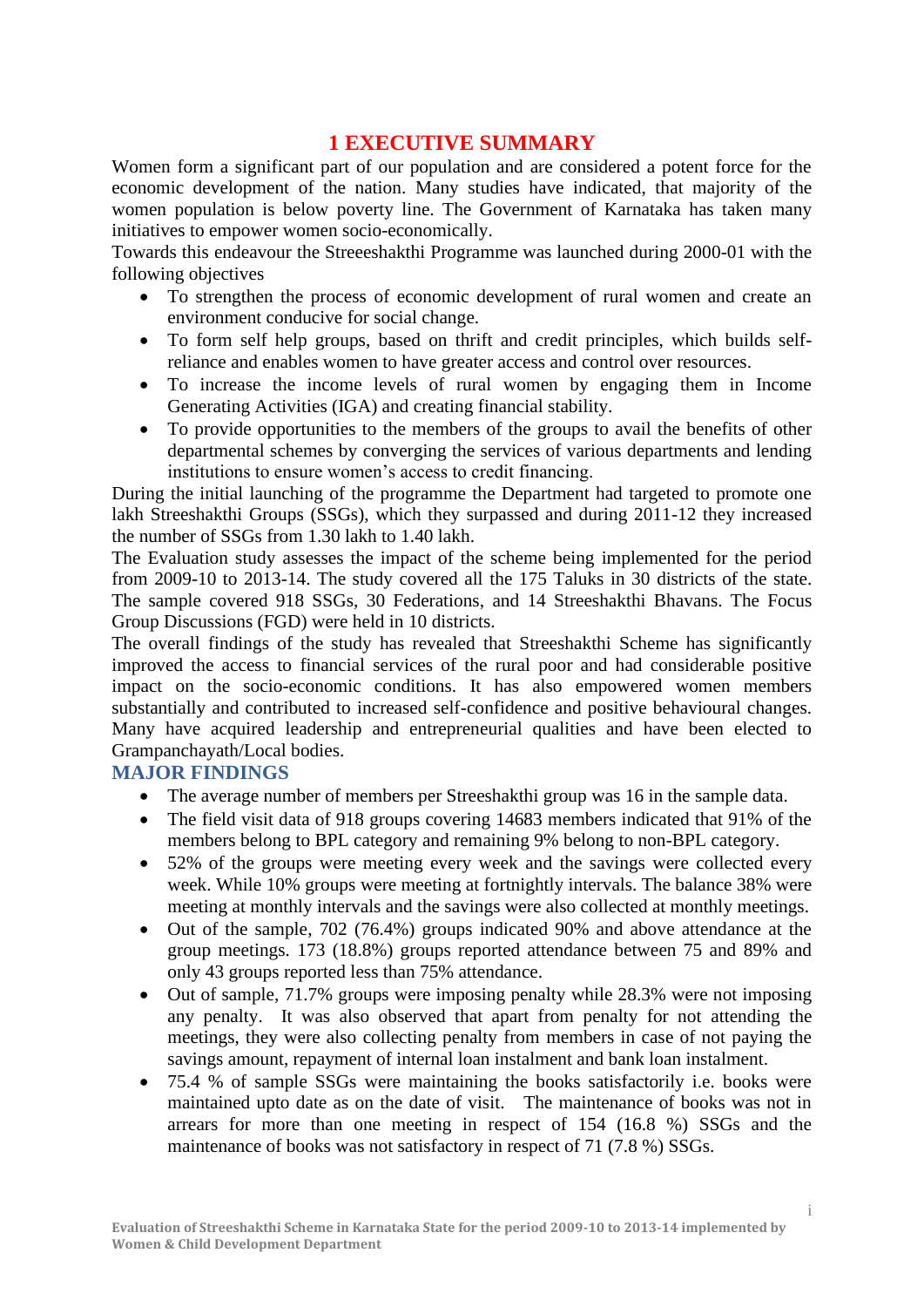- 652 (71%) groups in the sample had given internal loans to 10 or more members in their group and 82(9%) groups had given to 6-9 members. 184 groups (20%) reported to have given internal loans to less than 5 members.
- 701 (76.4%) groups were charging interest at the rates ranging between 19 and 24 % p.a, (mostly 24 %p.a.) followed by 149 groups (16.2 %) which were charging interest between 7 and 12 % p.a. (mostly 12 % p.a.). While 34 groups (3.7 %) were charging interest between 25 and 36 % p.a. 21 SSGs (2.3 %) were collecting interest between 13 and 18 % p.a. It is very interesting to note that a few SSGs viz. 1 in Bengaluru Rural, 3 in Dakshina Kannada and 2 in Udupi district were charging very low rate of interest of below 7 % p.a. This is because, they were availing bank loans from PACS / DCCB branches which were charging interest on bank loan at 4 % p.a.
- 617 (67.2%) groups have fixed the repayment period (internal loan) between 7 and 12 months followed by 148 (16.1%) groups which have fixed the repayment period at six months. While 138 (15.0 %) groups have fixed repayment period between 19 and 24 months, only 9(1.0 %) groups were having repayment period between 25 and 36 months.
- 790 (86%) groups reported to have availed bank loan at least once, of the remaining 83 groups had not availed loan. In respect of about 45 groups the information was not available. More than 478 groups indicated to have availed loan more than three times.
- Analysis of the purposes for which the loans were utilized by members indicate that 75% of the members utilized for income generating activities. It was reported that in the initial formation years the loans were utilized for domestic consumption and later after the groups have matured the share of IGA has increased. 97.7% groups (778) had cent percent recovery
- One of the major sectors where the bank loan has flowed is Animal Husbandry, consisting mainly dairy, sheep and goat. Another activity reported by the sample beneficiaries is crop husbandry followed by small business.
- As per the guidelines issued by RBI / NABARD, banks should not take any collateral security in respect of loans given to Self Help Groups. However, it was observed that 73 (8%) groups reported to have given collateral in the form of FD to avail the loan.
- 128 (13.9%) groups have reported that they have received SGSY subsidy. The maximum amount of subsidy under the scheme was ₹ 1.25 lakh per group.
- Interest subsidy given by the Department for good working SSG  $\omega$  6% p.a for loans upto Rupees one lakh was meagre. Some of the groups in the sample also indicated to have received interest subsidy @ 5.5% for loans upto ₹ 3 lakh under Sanjeevani Programme (NRLM). During 2013-14 only 1.3% of groups in the sample reported receipt of subsidy averaging ₹ 4736 per group.
- Being informal groups, generally the Streeshakthi groups are not required to be audited. However, as some of the SSGs have substantial financial transactions and turnover, they have got their books audited by third party (NGO) on their own. It is heartening to note that as many as 341(37%) groups have got their books audited.
- Training is an important component of group nurturing. It was observed that older groups formed during 2000-08 reported attending basic training while the new groups did not get the required training. 610 groups (66%) reported to have attended basic training while only 224 groups (24%) reported to have attended skill training.
- The SSG members have been actively participating in social activities such as, Anganwadi/school premises cleaning, Tree plantation, Pulse polio/Charitable works. About 40% of members have been socially active and have taken up other social issues viz., Drinking, Anti-dowry, Child labour etc.,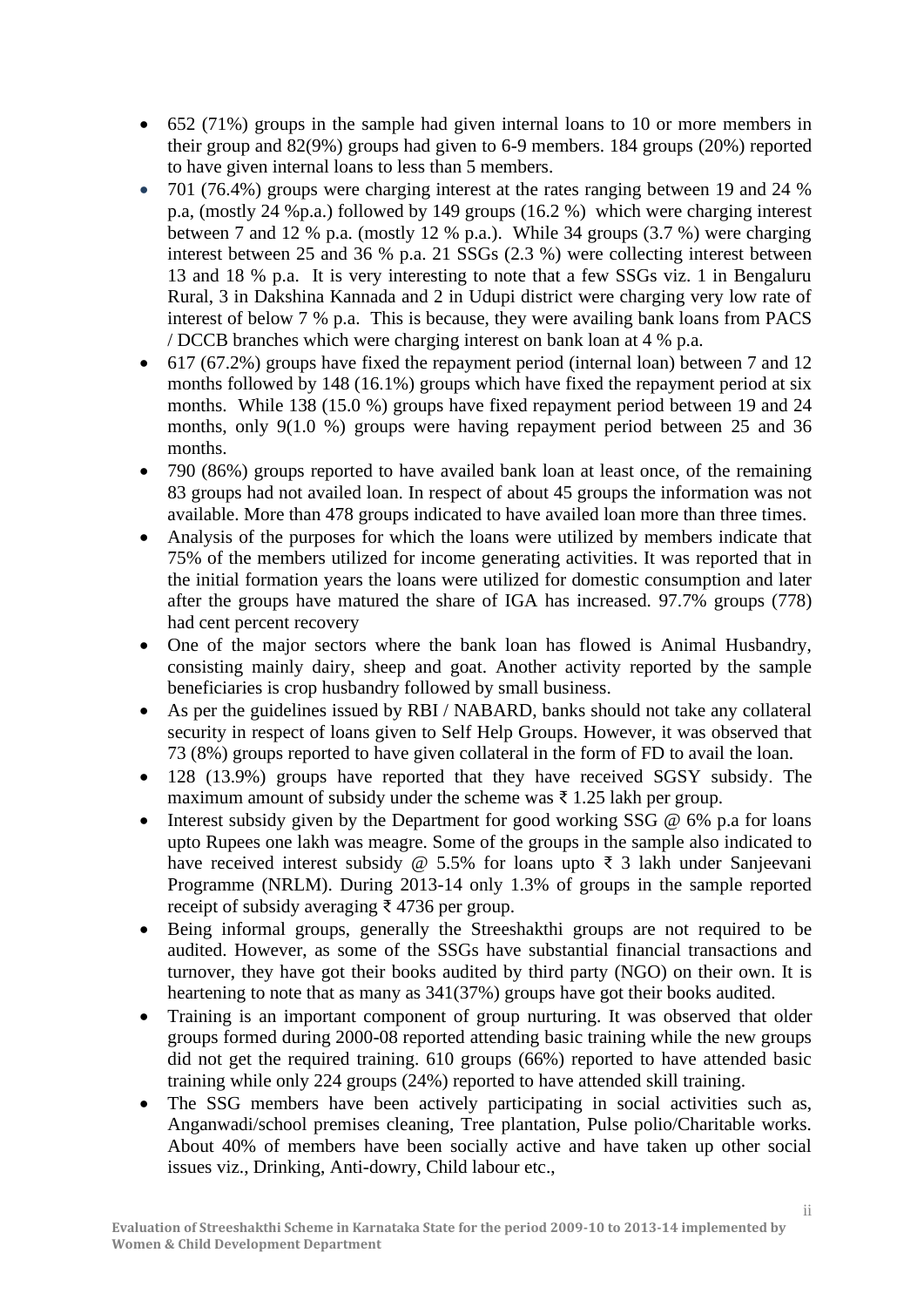- Out of the sample, 130 (14.2%) groups were having members who have been elected to Grampanchayath. Maximum number of such SSGs were found in Uttara Kannada district (16) followed by Bengaluru Rural (11) and Chitradurga district (10).
- 98% of the sample members had Aadhar cards, 87% had individual savings bank account and 70% had mobile phones. Only 41% had insurance coverage and 23% had pucca RCC house.

#### **Federations**

The Department has issued Model Byelaws for formation of the Federations at Taluk level and as per data furnished, there are 175 Block level societies (Federations) registered under the Societies Registration Act. Major objective of forming Federations at Taluk level was to have a democratic body, formally registered to represent the Streeshakthi group members. The Federations are expected to be the link between the Department and Streeshakthi Groups. **Major findings**

- The membership of Federation in majority of the districts comprises of Streeshakthi group as a whole and lifetime membership of  $\bar{\tau}$  1000 is collected per group.
- In some of the districts viz., Dakshin Kannada, Bangalore (Rural), Tumkur and Hassan the membership fee is collected from the individual members of the Streeshakthi Group. Accordingly, they have collected higher corpus
- All the sample Federations (30) were having 11 Executive Members. About 16.6% of the Sample Federations indicated that they have ACDPO as Secretary, in the remaining federations the Supervisor was nominated as Secretary.
- Of the sample, only 43.3% reported election of President every year. In majority of the cases there was no rotation at regular intervals.
- Of the sample, 90% reported conducting meetings at monthly intervals
- Of the sample, only 13 Federations (43.3%) reported having more than 90% attendance at the meetings. Generally no fine is imposed for not attending the Executive Committee meeting. However, one Federation in Vijayapura indicated that they have the system to charge  $\bar{\tau}$  10 as fine for not attending, though they have not collected any fine so far.
- Maintenance of books was generally satisfactory. The corpus of the Federations ranged from ₹ 1,12,000 (Kalburgi) to ₹ 39,03,770 (Tumkur). Some Federations were keeping huge balances in SB account which earns them low returns.
- Generally, all the Federations were organizing one day awareness programmes for their members in the taluk. Only few Federations were imparting Skill Development programme such as Tailoring, Packaging etc.,
- Of the Sample Federations, 25 have reported to have got their books audited by a Chartered Accountant.
- Of the 30 Sample Federations none has availed loan from the Bank. However, 4 Federations viz., Davanagere, Hassan, Haveri, Uttara Kannada have reported to have given loan to their members and the recovery performance was more than 90%.
- Of the Sample, 21 Federations reported to have their premises where they conduct the meetings/trainings/exhibition etc., the remaining 9 Federations reported they were yet to have their own premises.

#### **Streeshakthi Bhavans**

During the field study Six District level and eight Taluk level Streeshakthi Bhavans were visited and the observations are as under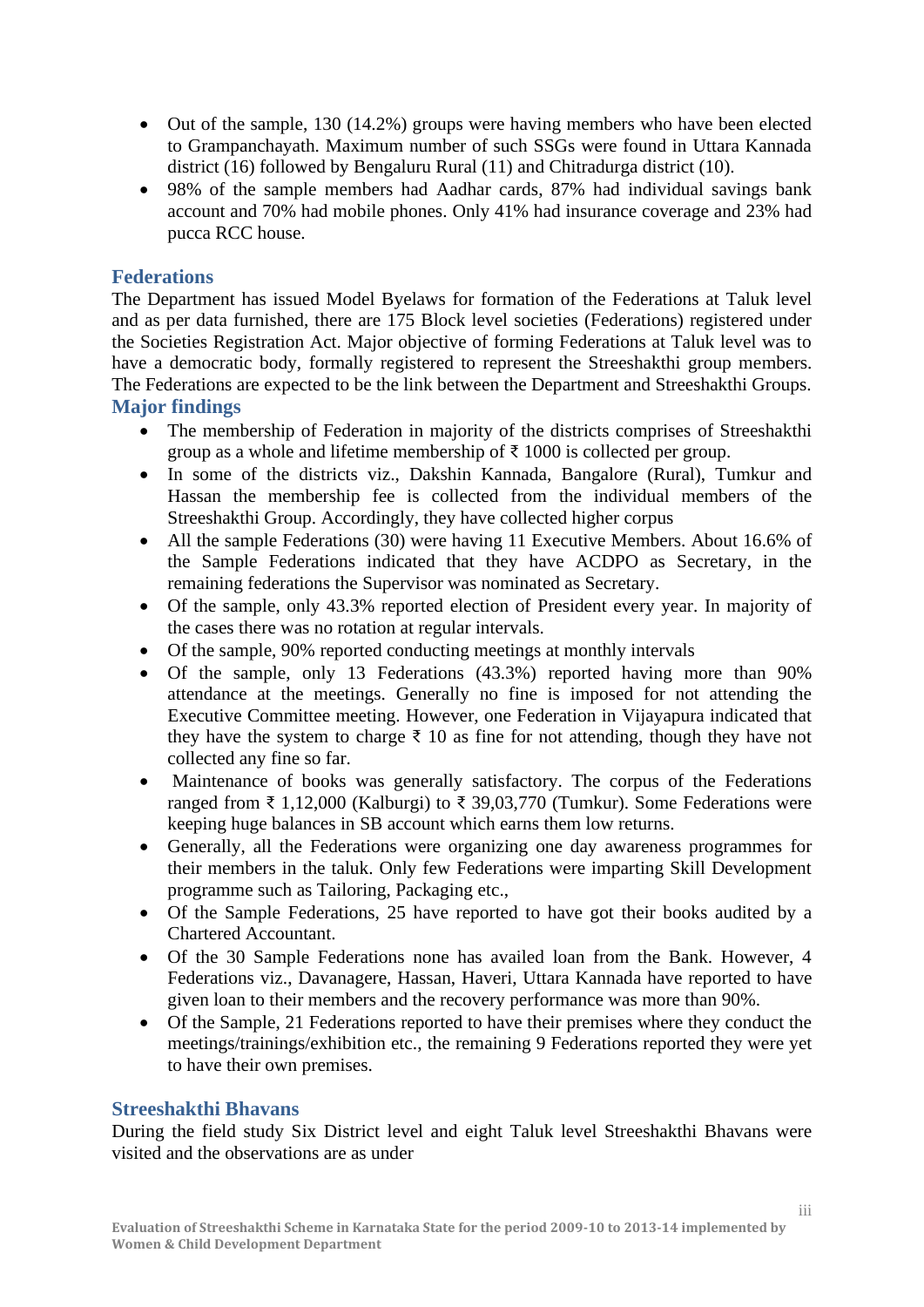- Site selection for construction was not proper in many of the cases. Many of the Streeshakthi Bhavans have been constructed in the outskirts of the city where the lady members find it difficult to visit the place.
- Some of the Bhavans have also constructed shops for the SSG members, however, the location was not very much suitable for commercial activity.
- In two districts viz., Bidar and Hassan, the District Streeshakthi Bhavan has been constructed on the ground floor and the Taluk Streeshakthi Bhavan is constructed on the first floor. The location of the building was in the outskirts of the city. Hence, they were not of any help to the Federations and its members.

## **Recommendations**

## **Sthree Shakthi Groups**

The Streeshakthi Scheme was the flagship programme of the Department during 2000-06, which has brought very good recognition to the Department. The Department was able to reach more than 20,16,783 families through its network which augured well for implementation of its other programmes.

- The Department may issue comprehensive compendium of instructions about the Scheme which would be helpful for all the field functionaries.
- The Department may restore the incentives given to the Anganwadi workers. The success of the scheme mainly hinges on their involvement. They are the link between SSGs and the Department.
- The Department may issue fresh instructions so that SSGs meet at Weekly intervals instead of monthly intervals. This would improve cohesion and bonding among members.
- The Department may involve Federations at Taluk level to impart capacity building Training of SSG members.
- Training may be imparted to members of SSGs on need basis after undertaking TNA (Training Need Analysis) exercise. The training should be more focused and build the skill level of the members. Focus should be given for Income Generating Activities suitable to the area of the members
- Training on Food processing, Packaging and Marketing may be arranged to SSG members after proper selection.
- There is a need to engage the SSGs in group activity mode which would further strengthen their economic status.
- E book keeping may be introduced, which besides improving the functioning of SSGs, rating, auditing etc would facilitate effective monitoring. This would strengthen the MIS.

# **Federation**

- The Department may issue comprehensive guidelines about the the role and responsibility of Cluster.
- There is lack of clarity in the guidelines issued regarding the maintenance of Block level Societies. Considering that many field level staff get transferred/retired etc. the Department may issue compendium of instructions.
- The scope and activity of Federations at Taluk level may be expanded and they shall be made the focal point to promote/ nurture/guide the SSGs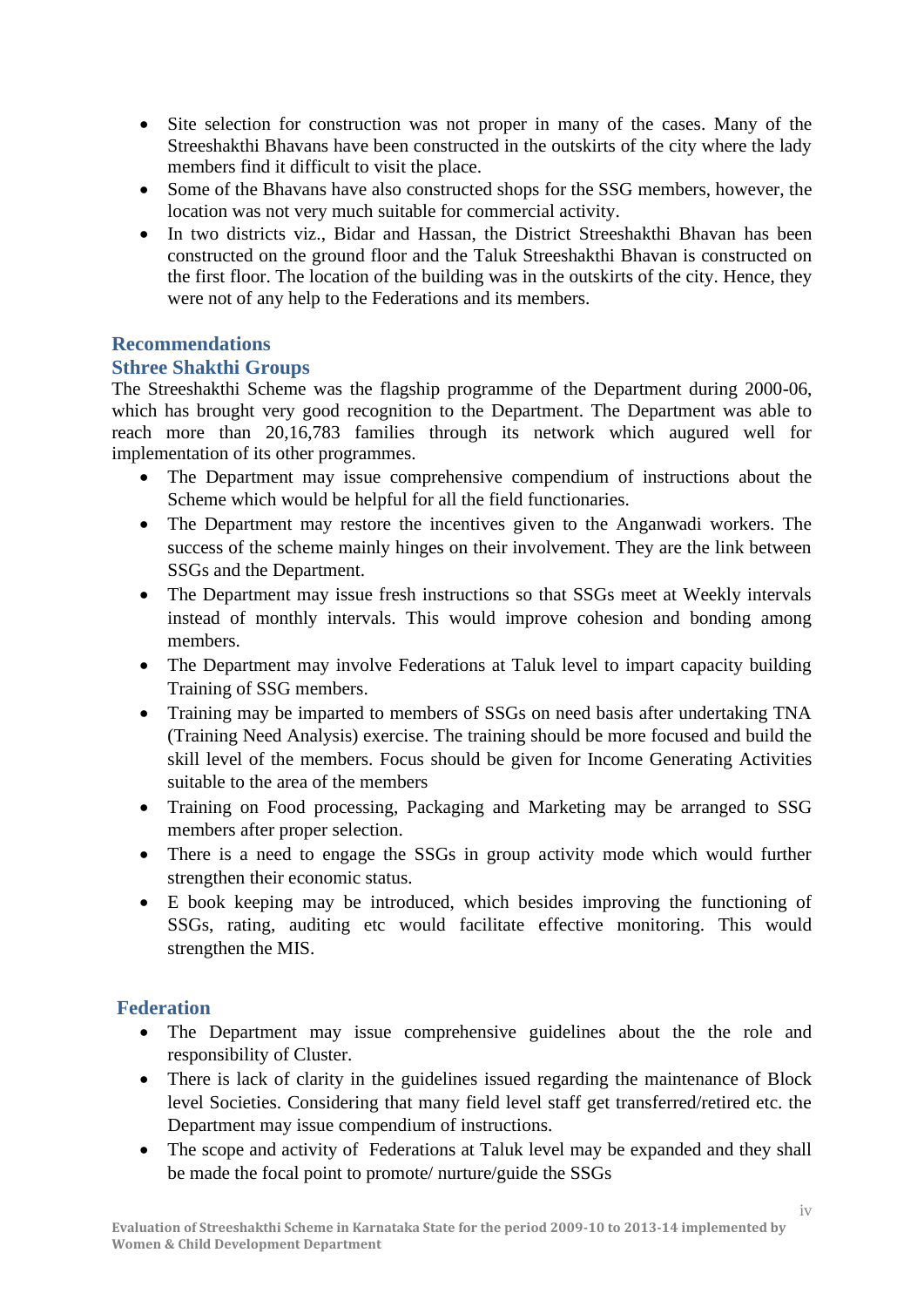- The Federations at Taluk level may be given financial autonomy and they may be made responsible for imparting training to the members of SSG.
- The Department may ensure that all Federations at Taluk level prepare an action plan at the beginning of the year. Necessary training may be imparted to the Federation members for preparation of action plan.
- The Department may impart training to the executive members of the Federation at Taluk level on leadership development, fund management etc.,
- Exposure programmes may be organized to visit successful Federations. Guidelines regarding fund management to be issued by the Department.
- The CDPO at Taluk level may review the performance of Taluk level Federation every quarter with reference to their action plan.
- The Dy Director may review the performance of all the Federations under his jurisdiction once in six months. This will give an opportunity for the Federation members to interact with other Federations in the District.
- The Department may also issue instructions each year about the purposes for which the Federations can incur expenditure.
- The Election to the Executive body of the Federation at Taluk level, may be revised to once in three years so that the elected body will have reasonable time to implement its action plan.
- The present instruction of incurring an expenditure of  $\overline{\xi}$ 15000 on one day awareness programme at taluk level once in a year may be enhanced
- The Department should give focused attention to skill development training in the areas of Food processing, Packaging and marketing.
- The Department may consider permitting payment of sitting fees to the Executive Members which would take care of their expenses in attending the Meetings. This expenditure shall be borne by the Federation.

# **Streeshakthi Bhavan**

- The Department may ensure that the Streeshakthi Bhavans to be built in future are centrally located and design of the building to suit the convenience of the Streeshakthi members.
- While designing the Taluk Streeshakthi bhavans provision for shops may be made only when it is centrally located. Otherwise only the bhavans may be planned for the members of the SSG.
- The Department may consider taking on lease shops in commercial areas of the town and allotting to the Federations for maintenance. Organised marketing outlets in prominent few locations in a district would give good support to the SSGs for marketing of their products.
- The Federation should be empowered to use the premises for the benefit of members.

#### **Convergence**

• The Streeshakthi Scheme was the flagship programme of the Department during 2000-06, however, at present, staff of the Department is fully engaged in ICDS programme and very little time is spared for the SSGs, it is worthwhile considering